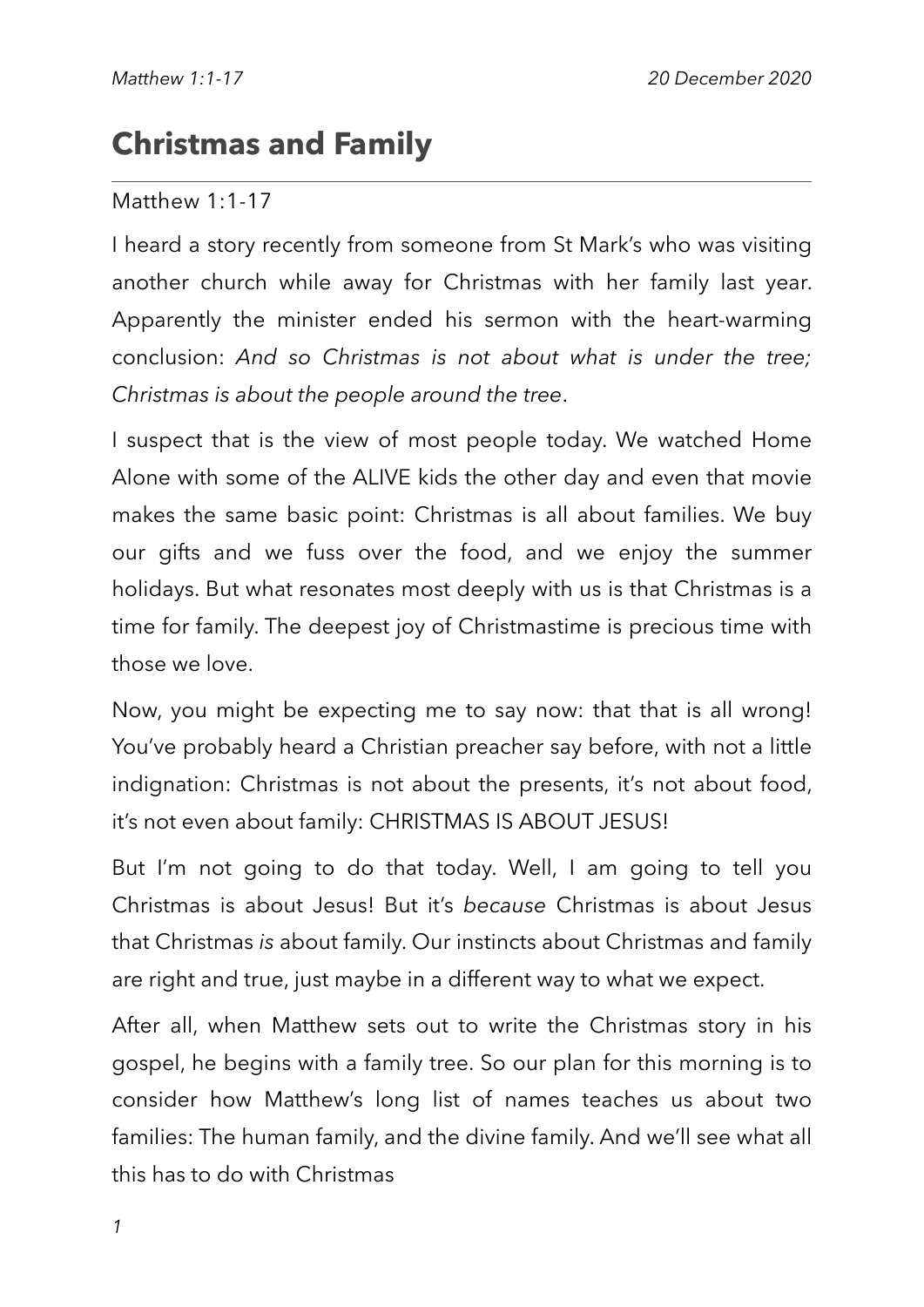I grant you that at first glance this passage might seem as dry as the Sahara, but I hope you will see it is actually hill-country rich with gold. And as we dig around in this genealogy we will find ourselves taken to the very heart of Christmas, indeed to the very gospel itself.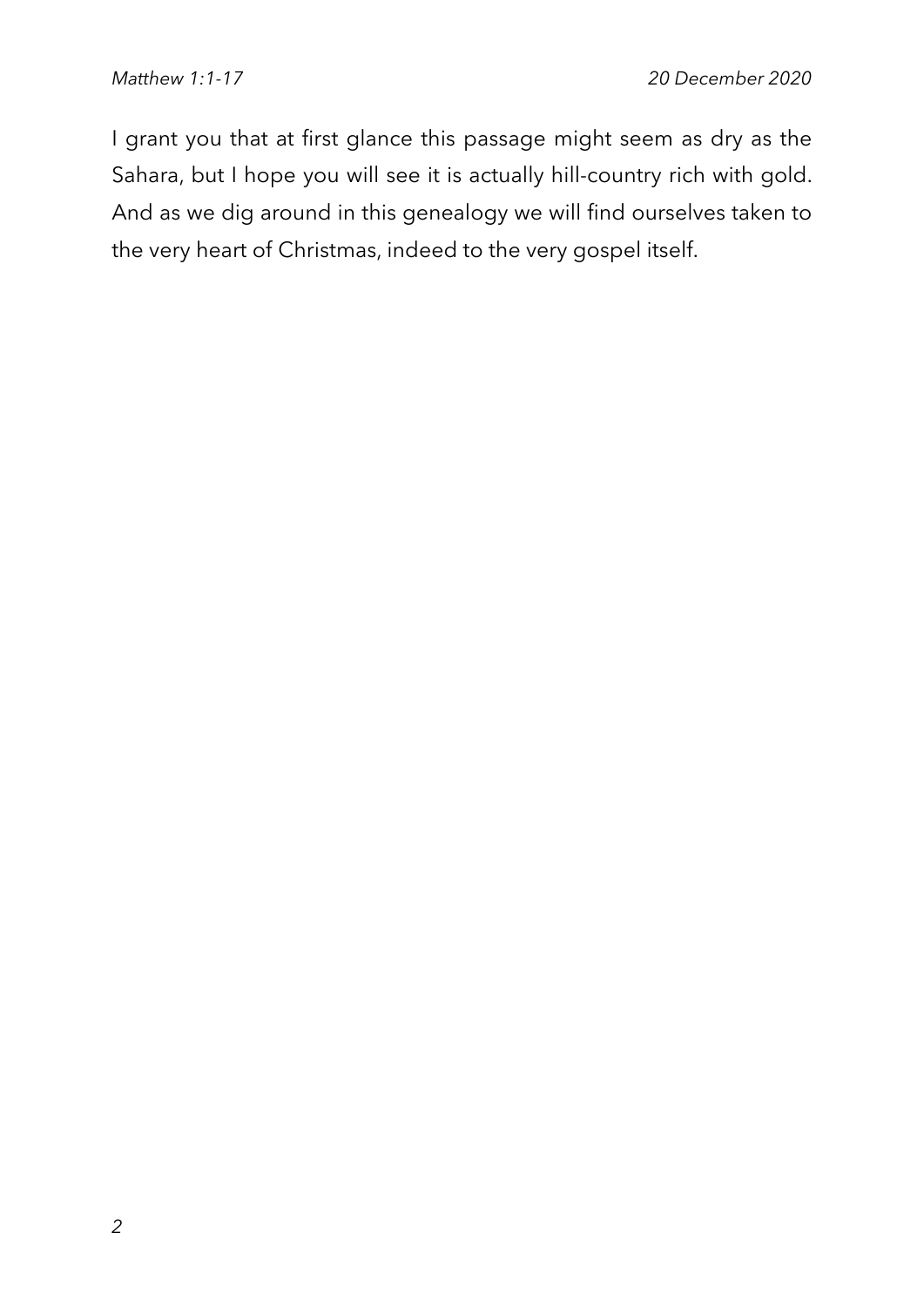### **1. The Human Family**

So let's begin with the human family. And of course this is what Matthew's family tree is. The family history of real people who lived in real places in the real world. Specifically this is the family of Israel; The descendants of Abraham.

And this family is a family full of sinners, and sufferers and strangers. This in itself is very surprising. A little ancient history is helpful here. For genealogies were very common in the ancient world. The Greeks and Babylonians, for example, composed lists very similar to these. And it's not like [ancestry.com](http://ancestry.com) or something like that today where the main aim is to get a record of your family as far back as you can go. Accuracy wasn't much of a concern. Rather, the point of a name list was to establish the prestige of your family. So kings would trace their line back through pure, powerful, and prominent men, often going back to one of the gods.

But the Bible's name lists are very different. They use the same form of literature but they turned the whole enterprise on its head. For Matthew is at pains to show us that this human family is not at all prestigious.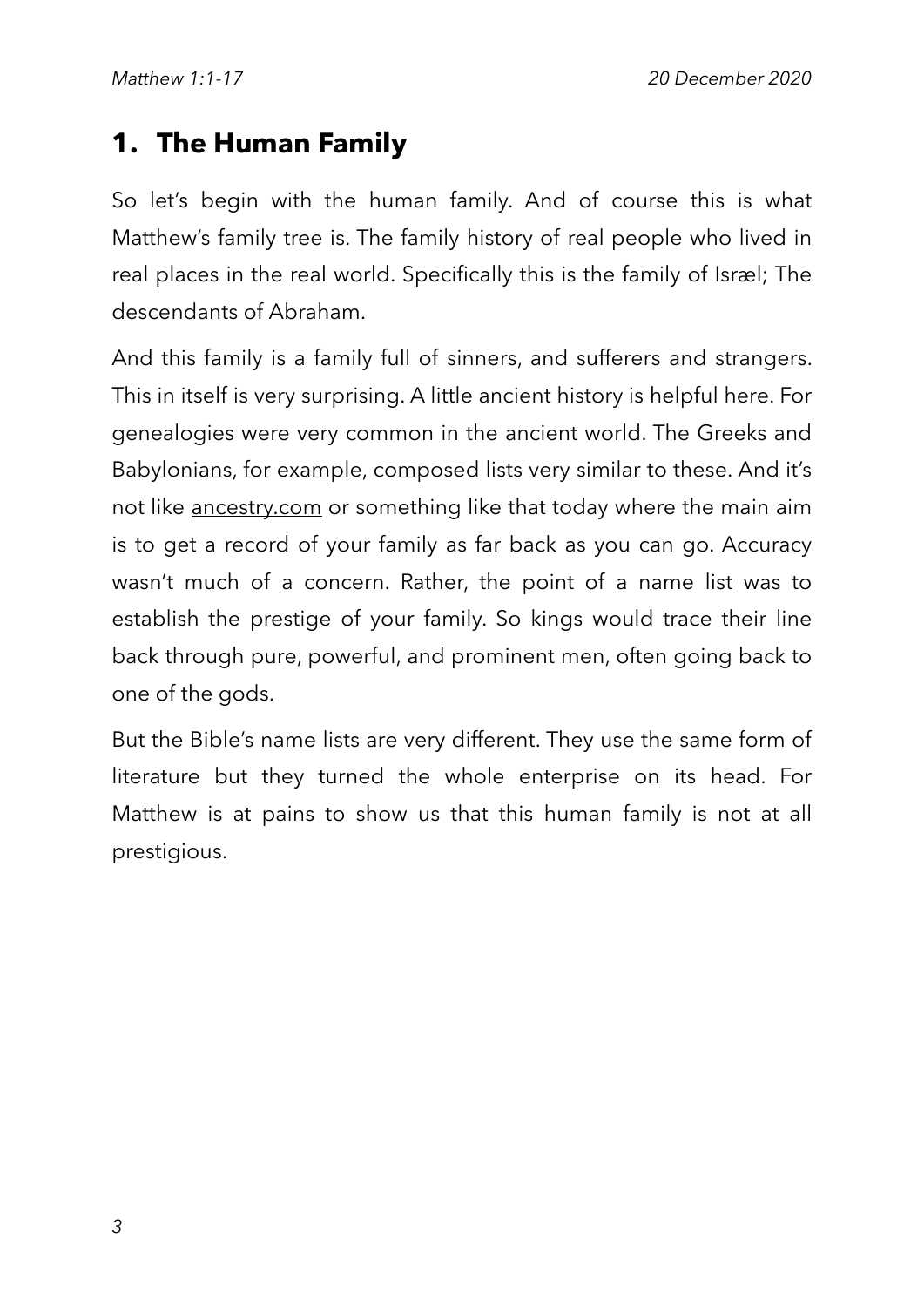### - *Sinners*

So this human family is far from pure. It is a list of sinners. A fly-by glance at the deep failings of the men in this family will suffice.

Abraham twice disowned his wife. Lying to protect himself and placing Sarah in great danger.

Judah was the ringleader in sending his brother into slavery. He deceived and neglected Tamar, driving her to desperate lengths.

King David abused his power in committing adultery with Bathsheba, who Matthew names in verse 6 as Uriah's wife. No doubt to remind us how David ruthlessly murdered Uriah as a cover-up of his own sinful deed.

Abraham, Judah and David, three of the great figures of Isræl's history, all three great sinners. And it all goes downhill from there. Matthew's list is full of wicked kings. Who worshipped idols, killed the prophets, oppressed the poor and drove the people of Israel into exile under the judgement of God. This is a family of sinners.

#### - *Sufferers*

But also of sufferers. This is not only a list of the powerful but also of the oppressed. For example, it would have been very uncommon for lists like this to include women. But Matthew does precisely that. Four times in the list from Abraham to David, Matthew includes the *mothers* of the next generation. And in each case it's as if Matthew has searched his Bible for the most scandalous relationships possible.

On the one hand the inclusion of the women serves to highlight the sin of the men to which they are related. And while the actions of Tamar, and Rahab, and Bathsheba are not exactly morally clear-cut — in each case they are also the victims men, and societies, set against them.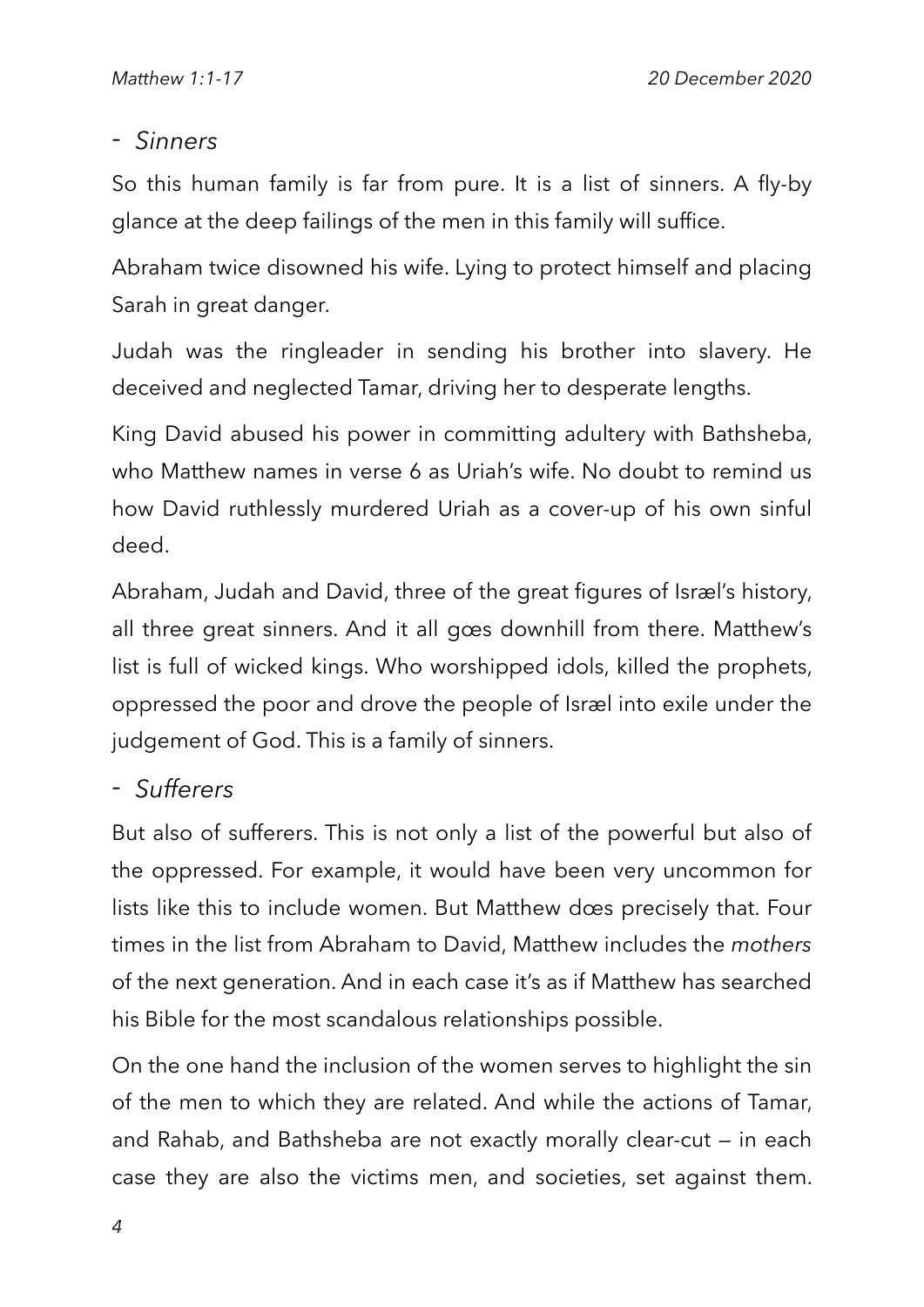Ruth, too, lived through a famine, lost her husband, and was forced to work as a poor labourer for her and her mother-in-law. These women are sufferers.

And so indeed were many of the men. After the exile generation after generation lived under foreign rule, the glories of the kingdom of Israel but a distant memory. In fact, from Jeconiah to Jacob, most of the names are virtually unrecognisable.

#### - *Strangers*

And so we see the third point. Many names in Matthew's list are not prominent and prestigious people. They're no names, complete strangers to us; in many ways totally uninteresting. Indeed, this royal family becomes so obscure that it ends with a poor young couple in the backwater of Isræl called Mary and Joseph.

But there are also strangers of a different kind. Again we see this in the women of the genealogy. Matthew includes in verse 5 Rahab and Ruth. These are Gentile women. They do not belong to Abraham's family. They are outsiders, and yet they are not only made a part of the nation, they find themselves to be great-great-grandmothers to the Messiah Jesus.

It's quite a list isn't it? This is the family that Jesus is born into. A family of sinners, and sufferers and strangers.

And this is our family too. It's all of our families. Yes, the Isrælites were God's chosen people, but what we see in the family of Isræl is a portrait of the universal human family. It's like humanity turned up to 11. For don't we see in the mess of Isræl, the mess of our own family too?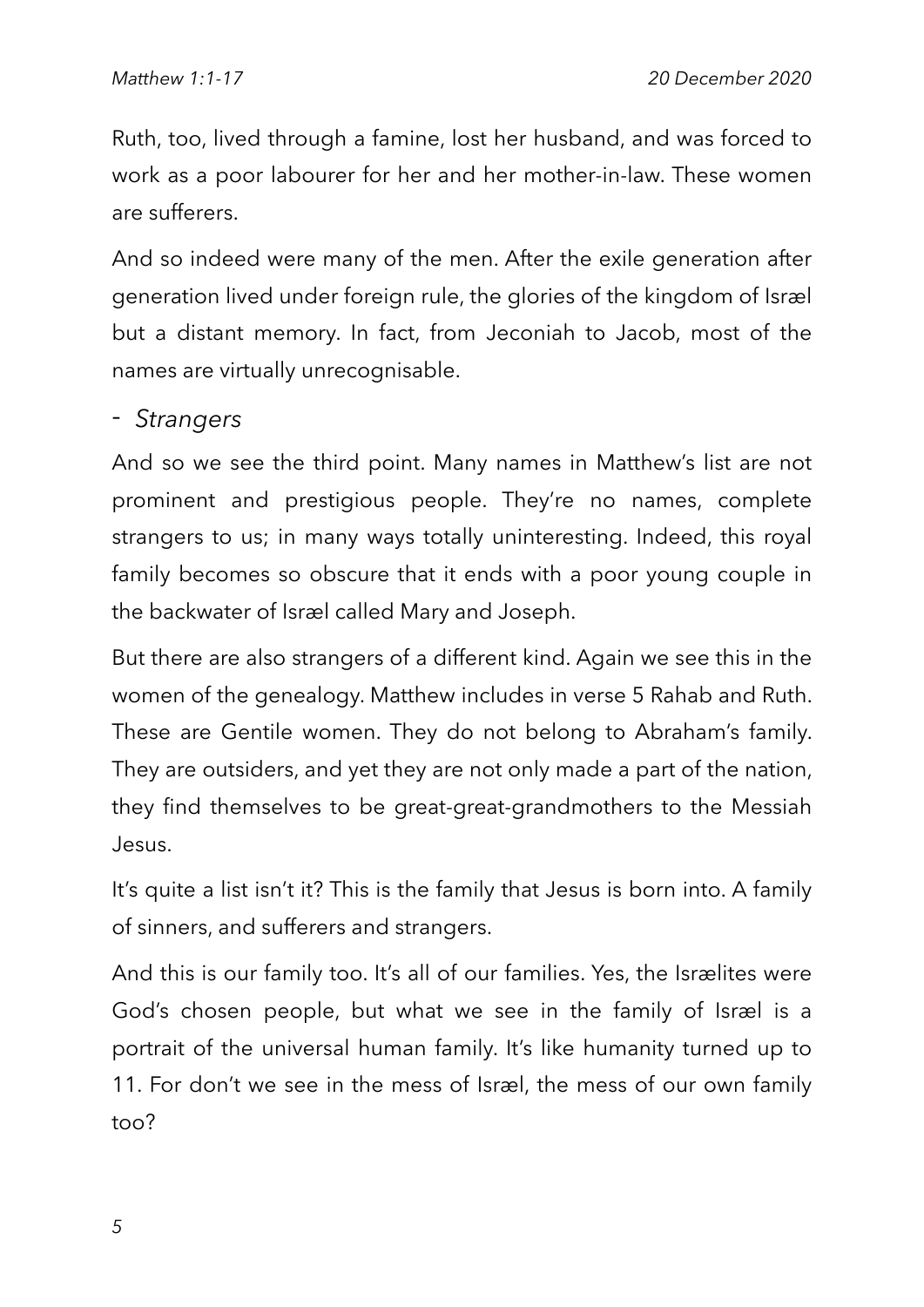And doesn't Christmas show us this just about more than any other time of year? For if family is the source of much joy at Christmastime, isn't it also the place of much pain.

The same tensions and anxieties played out year after year. Our sin and the sin of others ruining the peace & joy that we hope for. Or we feel the absence of loved ones lost, past suffering stinging us again. Or maybe you look around and see families gathering together and you feel like a stranger and an outsider. Maybe you even like a stranger from your own family. And at the end of a year like this, all of these things might hit home especially hard.

This is what Matthew wants us to know about the family of Isræl, and the whole human family, and it rings true to our experience: we're not pure, or powerful, or prestigious. But that is not the end of the story. For what Matthew wants us to know more than anything else is that this family *does have* the *promises of God*.

This is the headline of his whole gospel. The genealogy of Jesus, **the son of David, the son of Abraham.** Abraham and David were not good men, but they *had* received God's word of promise.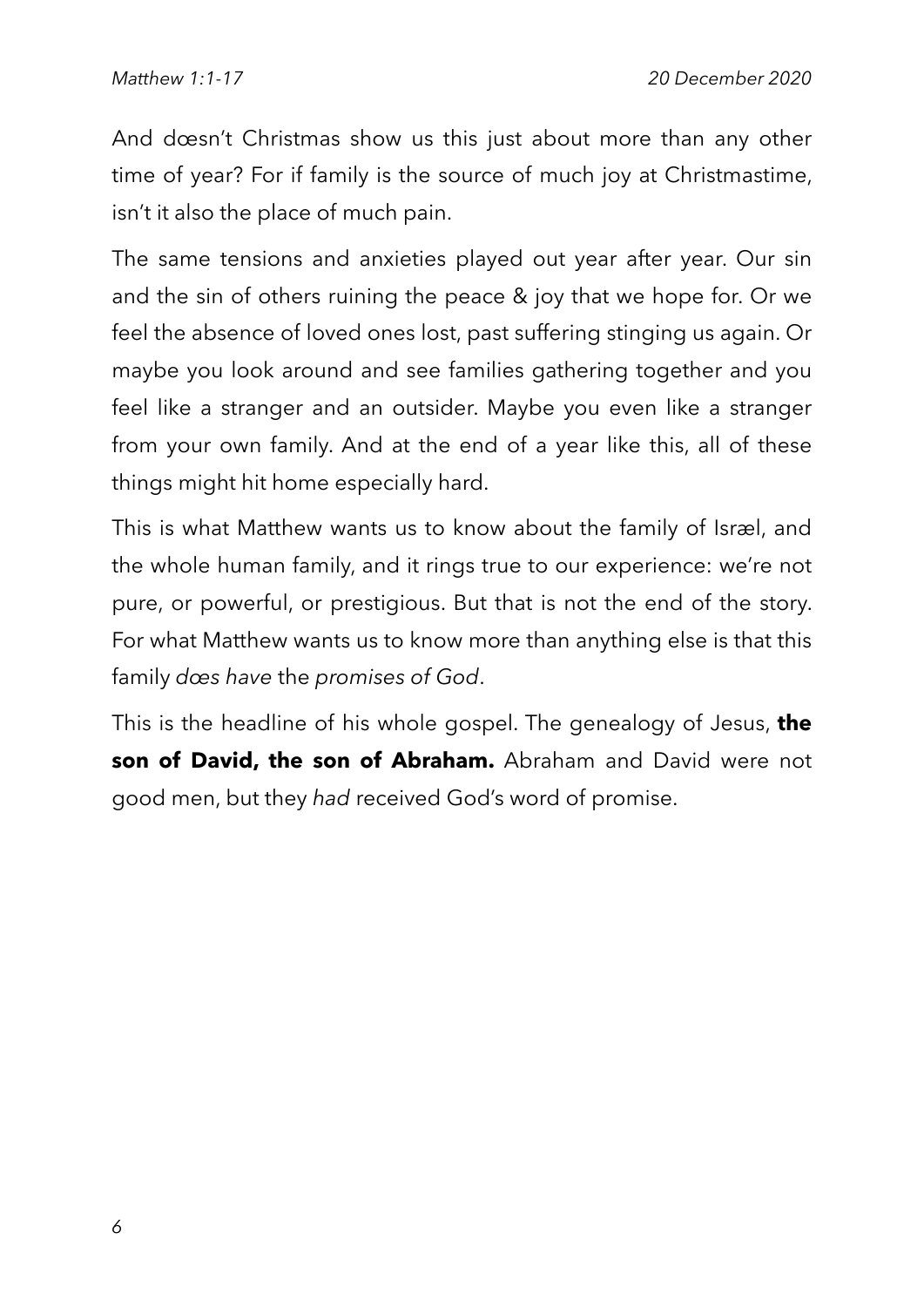Listen to God's promise to Abraham — and the key phrase is *all people*:

*"I will make you into a great nation, and I will bless you; I will make your name great, and you will be a blessing. 3 I will bless those who bless you, and whoever curses you I will curse; and all peoples on earth will be blessed through you." (Genesis 12:2-3)*

And hear God's promise to David — and the word to look for is *forever.*

*The LORD declares to you that the LORD himself will establish a house for you: When your days are over and you rest with your ancestors, I will raise up your offspring to succeed you, your own flesh and blood, and I will establish his kingdom. He is the one who will build a house for my Name, and I will establish the throne of his kingdom forever...Your house and your kingdom will endure forever before me; your throne will be established forever.' " (2 Samuel 7:11-13,16)*

This is God's promise: That through Israel he would bring blessing to the whole world, for all time. And as Matthew traces this family history from Abraham, to David, down through the depths of exile all the way to Jesus the Messiah, He is saying as clearly as he possibly can:

*People of Israel, here is your forever king — rejoice! People of every nation, here is your solid hope — be glad!* God has come at last!

*7*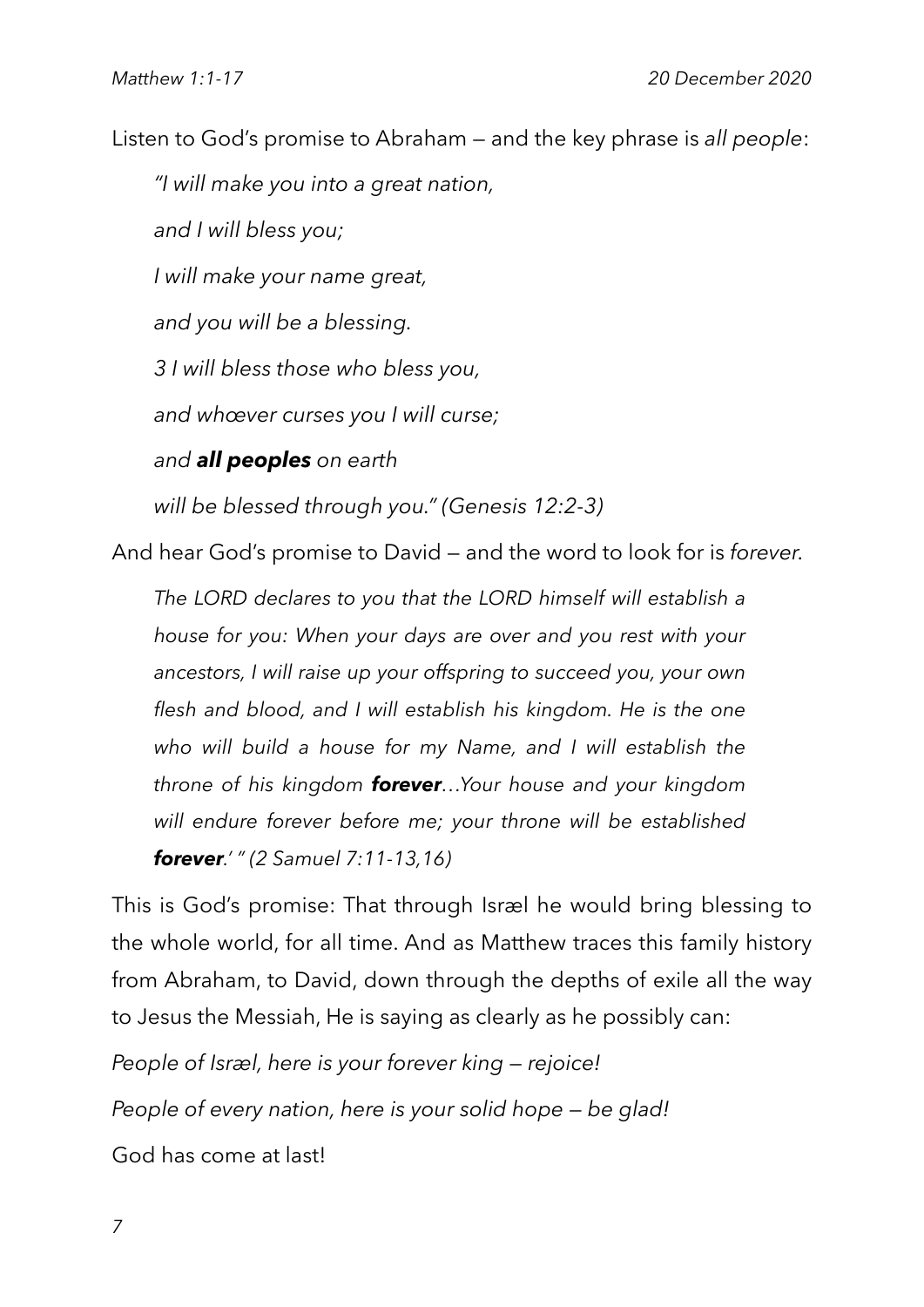## **2. The Divine Family**

Which leads us the second family of Matthew's genealogy. See, Matthew says that there are 14 generations in each block of his list. But if you were to count carefully you would only find 13 generations from the exile to Jesus.

Now, it could be that Matthew just miscounted. But he has managed to count to 14 twice, you'd think he would be able to make it through a third. So, what's going on here?

I think that Matthew is pointing us to another family at work in and through and around and above the human family. For as you keep reading Matthew's account of Christmas, we meet the divine family of God. As one commentator says, by far the most exciting Father of Matthew's genealogy is the unnamed Father of the climactic 14th generation: God, the Father Almighty, sending his Son Jesus into the world, by the power of the Holy Spirit. Here is the Christian God: Father, Son, and Spirit united in love. Full of mercy and faithful to every promise he has ever made.

The Greeks and the Babylonians constructed their genealogies to connect their families to the Gods. But Christianity suggests something completely different: Here is a God who connects himself to us.

And this is the stunning truth of Christmas:

*By his coming into the world, Jesus joins himself to our family, so that we might be able to join him in his.* 

Jesus joins us in all the mess of life in the human family. He shares in our suffering, he himself becomes a stranger in his world, in order to save us from our sin.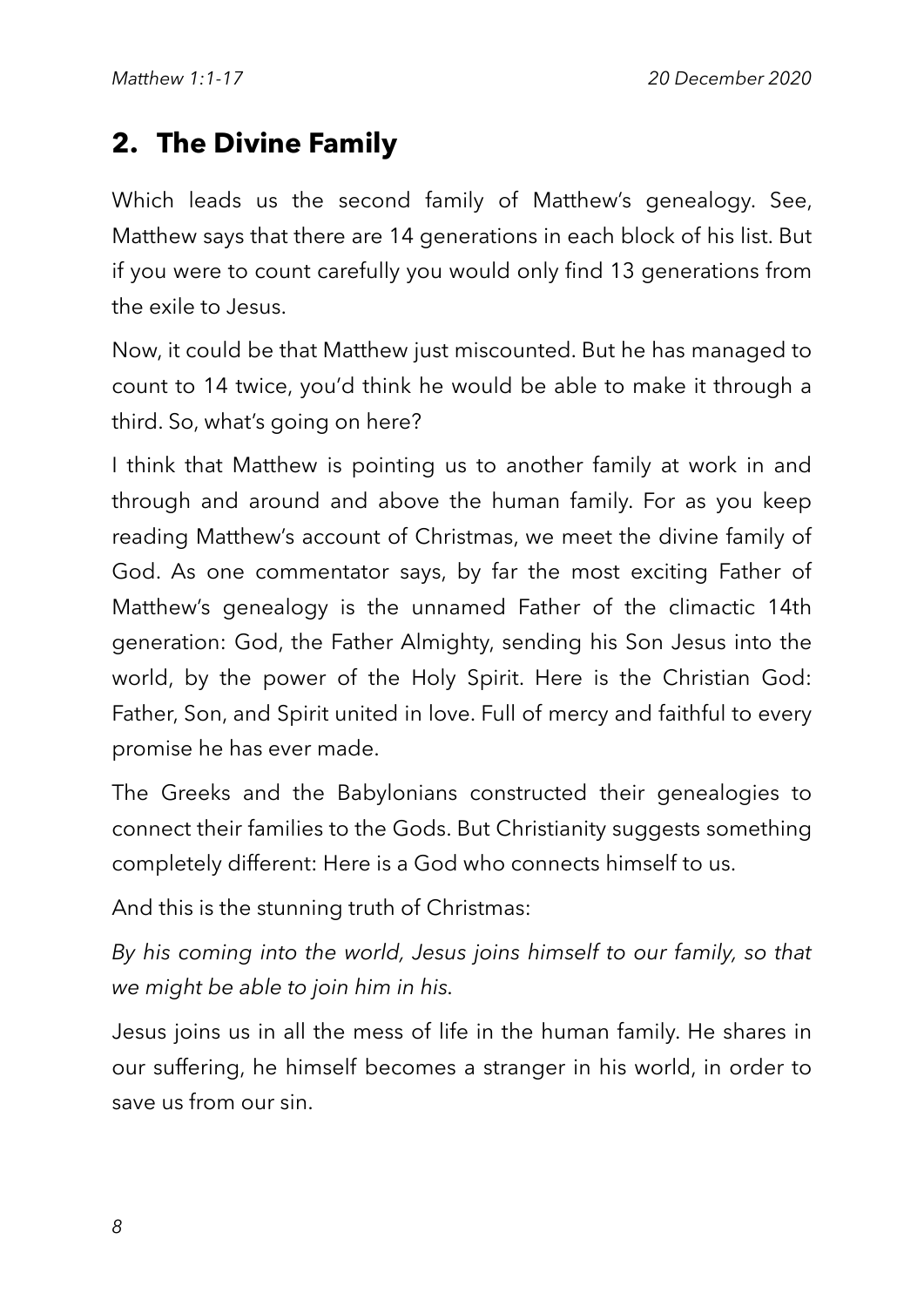As the writer to the Hebrews says:

*He became like us in every way...*

And again that he was "*tempted in every way, just as we are—yet he did not sin*."

So who is Jesus?

He is the true and better Abraham — he walks around the earth like bubble of blessing that breaks the hold of the curse wherever he goes.

He is the true and better David — rising from the dead, and ruling with perfect righteousness at the right-hand of God.

And between his life and his resurrection is his death. On the cross Jesus experiences the true and better exile. He bears the full weight of God's judgement against sin, so that sinful, suffering, strangers like you and me can be welcomed into his Father's house.

Christmas *is* about family. And we *feel* that deep down because family was at the heart of Christmas from the very beginning. And the joys and sorrows of our little human families here and now echo the ache of our hearts to share in the perfect, unbroken love of the Divine Family: Father, Son and Holy Spirit.

In the words of one of our lesser known Christmas carols:

*Come, thou long expected Jesus, born to set thy people free; from our fears and sins release us, let us find our rest in thee. Israel's strength and consolation, hope of all the earth thou art; dear desire of every nation, joy of every longing heart.*

Jesus joins himself to our family, so that we might be able to join him in his. He comes into the world and all who receive him are welcomed *with open arms. His Father becomes our Father, his Spirit becomes our Spirit, and his Future becomes our Future.*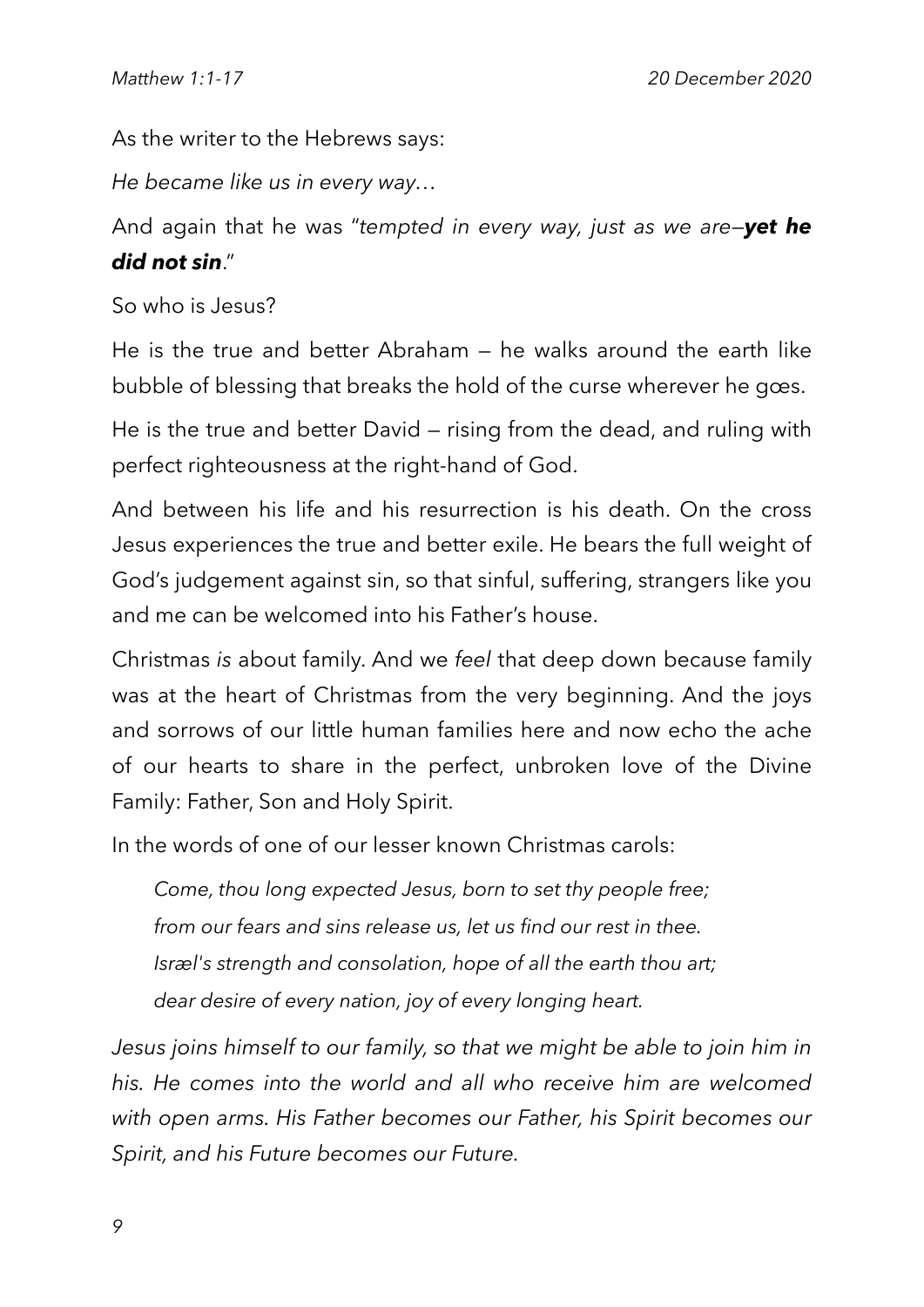## *Genea***logy —>** *Theo***logy**

And so we see that what Matthew has recorded at the beginning of his gospel is not only a genealogy but a theology. This is not just a story of family, but a story of God and the Good News of the Gospel.

And so to finish I want to briefly draw out two implications of the theology of Matthew 1 for us this Christmas:

- 1. The Comfort of Christmas
- 2. The Call of Christmas
- *1. The Comfort of Christmas*

Can you see the great comfort of Christmas? Matthew's family tree is a witness to the high and deep, long and wide, love of God. The love of God that reaches down into the depths of sin and suffering; that reaches out to the very ends of the earth.

The reformer Martin Luther said it perfectly. He said it was as if God had intended for someone to read this long list of names and declare: "Oh! Christ is the kind of person who is not ashamed of sinners — in fact he even puts them in his family tree!"

This is the comfort that Christmas offers to all with the ears to hear:

You are not in too deep for the love of God to lift you up.

You are not too far gone for the love of God to bring you home.

This is the deep and wide love of the Father for sinners and sufferers and strangers. Through his Son and by the Spirit, He has moved heaven and earth to bring forgiveness, peace, and welcome. What comfort!